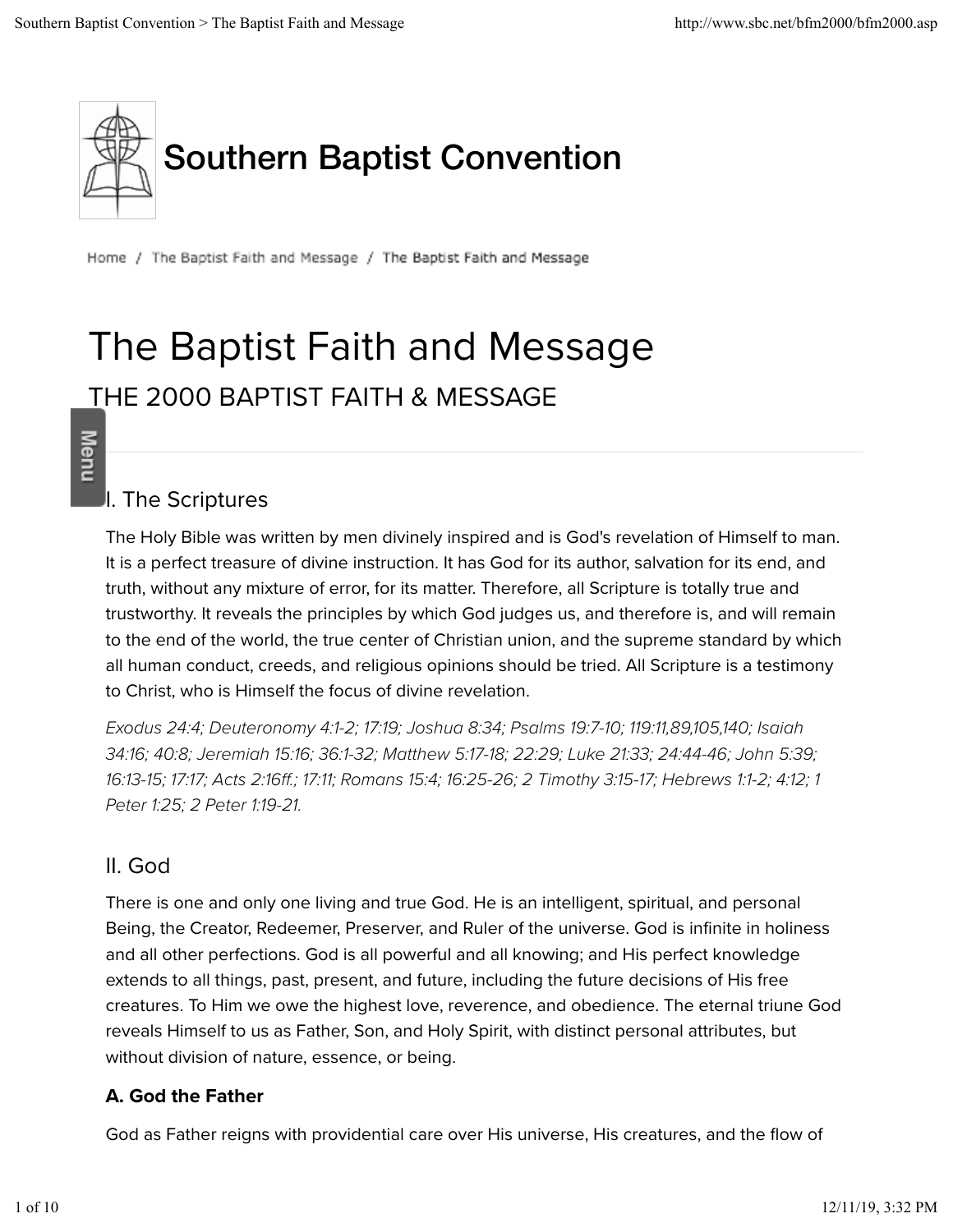the stream of human history according to the purposes of His grace. He is all powerful, all knowing, all loving, and all wise. God is Father in truth to those who become children of God through faith in Jesus Christ. He is fatherly in His attitude toward all men.

*Genesis 1:1; 2:7; Exodus 3:14; 6:2-3; 15:11ff.; 20:1ff.; Leviticus 22:2; Deuteronomy 6:4; 32:6; 1 Chronicles 29:10; Psalm 19:1-3; Isaiah 43:3,15; 64:8; Jeremiah 10:10; 17:13; Matthew 6:9ff.; 7:11; 23:9; 28:19; Mark 1:9-11; John 4:24; 5:26; 14:6-13; 17:1-8; Acts 1:7; Romans 8:14-15; 1 Corinthians 8:6; Galatians 4:6; Ephesians 4:6; Colossians 1:15; 1 Timothy 1:17; Hebrews 11:6; 12:9; 1 Peter 1:17; 1 John 5:7.*

#### **B. God the Son**

Christ is the eternal Son of God. In His incarnation as Jesus Christ He was conceived of the Holy Spirit and born of the virgin Mary. Jesus perfectly revealed and did the will of God, taking upon Himself human nature with its demands and necessities and identifying Himself completely with mankind yet without sin. He honored the divine law by His personal obedience, and in His substitutionary death on the cross He made provision for the redemption of men from sin. He was raised from the dead with a glorified body and appeared to His disciples as the person who was with them before His crucifixion. He ascended into heaven and is now exalted at the right hand of God where He is the One Mediator, fully God, fully man, in whose Person is effected the reconciliation between God and man. He will return in power and glory to judge the world and to consummate His redemptive mission. He now dwells in all believers as the living and ever present Lord.

*Genesis 18:1ff.; Psalms 2:7ff.; 110:1ff.; Isaiah 7:14; Isaiah 53:1-12; Matthew 1:18-23; 3:17; 8:29; 11:27; 14:33; 16:16,27; 17:5; 27; 28:1-6,19; Mark 1:1; 3:11; Luke 1:35; 4:41; 22:70; 24:46; John 1:1-18,29; 10:30,38; 11:25-27; 12:44-50; 14:7-11; 16:15-16,28; 17:1-5, 21-22; 20:1-20,28; Acts 1:9; 2:22-24; 7:55-56; 9:4-5,20; Romans 1:3-4; 3:23-26; 5:6-21; 8:1-3,34; 10:4; 1 Corinthians 1:30; 2:2; 8:6; 15:1-8,24-28; 2 Corinthians 5:19-21; 8:9; Galatians 4:4-5; Ephesians 1:20; 3:11; 4:7-10; Philippians 2:5-11; Colossians 1:13-22; 2:9; 1 Thessalonians 4:14-18; 1 Timothy 2:5-6; 3:16; Titus 2:13-14; Hebrews 1:1-3; 4:14-15; 7:14-28; 9:12-15,24-28; 12:2; 13:8; 1 Peter 2:21-25; 3:22; 1 John 1:7-9; 3:2; 4:14-15; 5:9; 2 John 7-9; Revelation 1:13-16; 5:9-14; 12:10-11; 13:8; 19:16.*

#### **C. God the Holy Spirit**

The Holy Spirit is the Spirit of God, fully divine. He inspired holy men of old to write the Scriptures. Through illumination He enables men to understand truth. He exalts Christ. He convicts men of sin, of righteousness, and of judgment. He calls men to the Saviour, and effects regeneration. At the moment of regeneration He baptizes every believer into the Body of Christ. He cultivates Christian character, comforts believers, and bestows the spiritual gifts by which they serve God through His church. He seals the believer unto the day of final redemption. His presence in the Christian is the guarantee that God will bring the believer into the fullness of the stature of Christ. He enlightens and empowers the believer and the church in worship, evangelism, and service.

*Genesis 1:2; Judges 14:6; Job 26:13; Psalms 51:11; 139:7ff.; Isaiah 61:1-3; Joel 2:28-32; Matthew*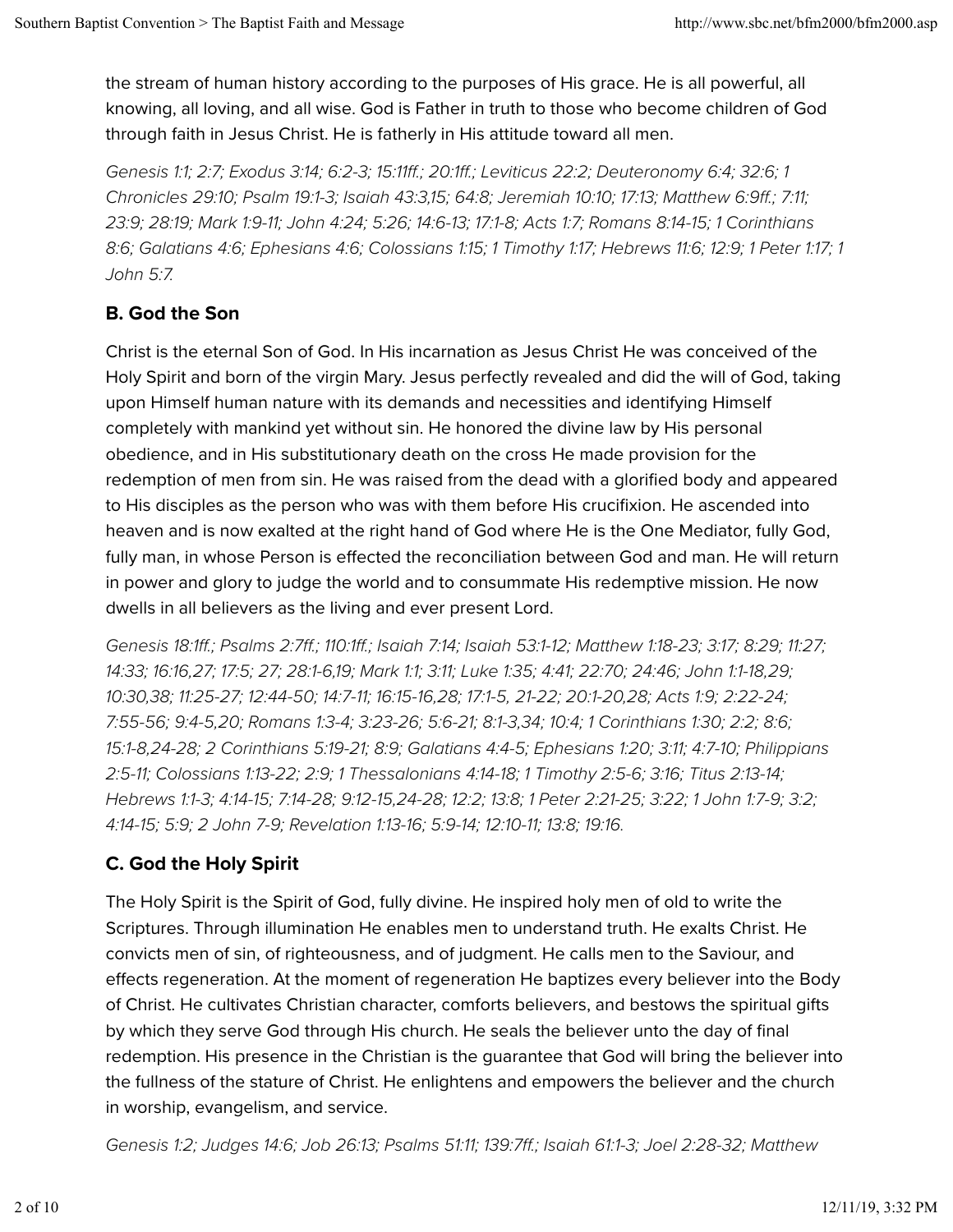*1:18; 3:16; 4:1; 12:28-32; 28:19; Mark 1:10,12; Luke 1:35; 4:1,18-19; 11:13; 12:12; 24:49; John 4:24; 14:16-17,26; 15:26; 16:7-14; Acts 1:8; 2:1-4,38; 4:31; 5:3; 6:3; 7:55; 8:17,39; 10:44; 13:2; 15:28; 16:6; 19:1-6; Romans 8:9-11,14-16,26-27; 1 Corinthians 2:10-14; 3:16; 12:3-11,13; Galatians 4:6; Ephesians 1:13-14; 4:30; 5:18; 1 Thessalonians 5:19; 1 Timothy 3:16; 4:1; 2 Timothy 1:14; 3:16; Hebrews 9:8,14; 2 Peter 1:21; 1 John 4:13; 5:6-7; Revelation 1:10; 22:17.*

#### III. Man

Man is the special creation of God, made in His own image. He created them male and female as the crowning work of His creation. The gift of gender is thus part of the goodness of God's creation. In the beginning man was innocent of sin and was endowed by his Creator with freedom of choice. By his free choice man sinned against God and brought sin into the human race. Through the temptation of Satan man transgressed the command of God, and fell from his original innocence whereby his posterity inherit a nature and an environment inclined toward sin. Therefore, as soon as they are capable of moral action, they become transgressors and are under condemnation. Only the grace of God can bring man into His holy fellowship and enable man to fulfill the creative purpose of God. The sacredness of human personality is evident in that God created man in His own image, and in that Christ died for man; therefore, every person of every race possesses full dignity and is worthy of respect and Christian love.

*Genesis 1:26-30; 2:5,7,18-22; 3; 9:6; Psalms 1; 8:3-6; 32:1-5; 51:5; Isaiah 6:5; Jeremiah 17:5; Matthew 16:26; Acts 17:26-31; Romans 1:19-32; 3:10-18,23; 5:6,12,19; 6:6; 7:14-25; 8:14-18,29; 1 Corinthians 1:21-31; 15:19,21-22; Ephesians 2:1-22; Colossians 1:21-22; 3:9-11.*

# IV. Salvation

Salvation involves the redemption of the whole man, and is offered freely to all who accept Jesus Christ as Lord and Saviour, who by His own blood obtained eternal redemption for the believer. In its broadest sense salvation includes regeneration, justification, sanctification, and glorification. There is no salvation apart from personal faith in Jesus Christ as Lord.

A. Regeneration, or the new birth, is a work of God's grace whereby believers become new creatures in Christ Jesus. It is a change of heart wrought by the Holy Spirit through conviction of sin, to which the sinner responds in repentance toward God and faith in the Lord Jesus Christ. Repentance and faith are inseparable experiences of grace.

Repentance is a genuine turning from sin toward God. Faith is the acceptance of Jesus Christ and commitment of the entire personality to Him as Lord and Saviour.

B. Justification is God's gracious and full acquittal upon principles of His righteousness of all sinners who repent and believe in Christ. Justification brings the believer unto a relationship of peace and favor with God.

C. Sanctification is the experience, beginning in regeneration, by which the believer is set apart to God's purposes, and is enabled to progress toward moral and spiritual maturity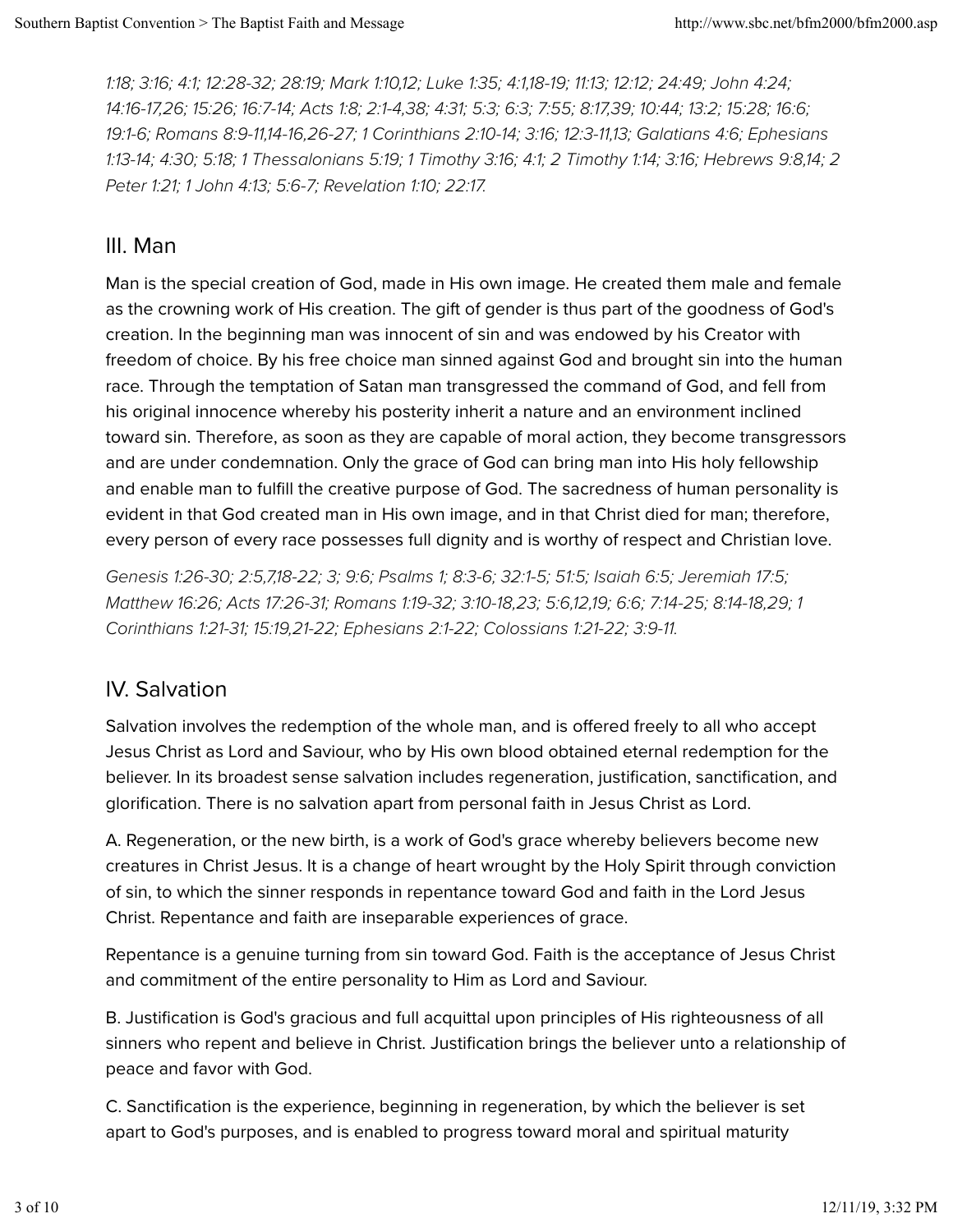through the presence and power of the Holy Spirit dwelling in him. Growth in grace should continue throughout the regenerate person's life.

D. Glorification is the culmination of salvation and is the final blessed and abiding state of the redeemed.

*Genesis 3:15; Exodus 3:14-17; 6:2-8; Matthew 1:21; 4:17; 16:21-26; 27:22-28:6; Luke 1:68-69; 2:28-32; John 1:11-14,29; 3:3-21,36; 5:24; 10:9,28-29; 15:1-16; 17:17; Acts 2:21; 4:12; 15:11; 16:30-31; 17:30-31; 20:32; Romans 1:16-18; 2:4; 3:23-25; 4:3ff.; 5:8-10; 6:1-23; 8:1-18,29-39; 10:9-10,13; 13:11-14; 1 Corinthians 1:18,30; 6:19-20; 15:10; 2 Corinthians 5:17-20; Galatians 2:20; 3:13; 5:22-25; 6:15; Ephesians 1:7; 2:8-22; 4:11-16; Philippians 2:12-13; Colossians 1:9-22; 3:1ff.; 1 Thessalonians 5:23-24; 2 Timothy 1:12; Titus 2:11-14; Hebrews 2:1-3; 5:8-9; 9:24-28; 11:1-12:8,14; James 2:14-26; 1 Peter 1:2-23; 1 John 1:6-2:11; Revelation 3:20; 21:1-22:5.*

#### V. God's Purpose of Grace

Election is the gracious purpose of God, according to which He regenerates, justifies, sanctifies, and glorifies sinners. It is consistent with the free agency of man, and comprehends all the means in connection with the end. It is the glorious display of God's sovereign goodness, and is infinitely wise, holy, and unchangeable. It excludes boasting and promotes humility.

All true believers endure to the end. Those whom God has accepted in Christ, and sanctified by His Spirit, will never fall away from the state of grace, but shall persevere to the end. Believers may fall into sin through neglect and temptation, whereby they grieve the Spirit, impair their graces and comforts, and bring reproach on the cause of Christ and temporal judgments on themselves; yet they shall be kept by the power of God through faith unto salvation.

*Genesis 12:1-3; Exodus 19:5-8; 1 Samuel 8:4-7,19-22; Isaiah 5:1-7; Jeremiah 31:31ff.; Matthew 16:18-19; 21:28-45; 24:22,31; 25:34; Luke 1:68-79; 2:29-32; 19:41-44; 24:44-48; John 1:12-14; 3:16; 5:24; 6:44-45,65; 10:27-29; 15:16; 17:6,12,17-18; Acts 20:32; Romans 5:9-10; 8:28-39; 10:12-15; 11:5-7,26-36; 1 Corinthians 1:1-2; 15:24-28; Ephesians 1:4-23; 2:1-10; 3:1-11; Colossians 1:12-14; 2 Thessalonians 2:13-14; 2 Timothy 1:12; 2:10,19; Hebrews 11:39–12:2; James 1:12; 1 Peter 1:2-5,13; 2:4-10; 1 John 1:7-9; 2:19; 3:2.*

# VI. The Church

A New Testament church of the Lord Jesus Christ is an autonomous local congregation of baptized believers, associated by covenant in the faith and fellowship of the gospel; observing the two ordinances of Christ, governed by His laws, exercising the gifts, rights, and privileges invested in them by His Word, and seeking to extend the gospel to the ends of the earth. Each congregation operates under the Lordship of Christ through democratic processes. In such a congregation each member is responsible and accountable to Christ as Lord. Its scriptural officers are pastors and deacons. While both men and women are gifted for service in the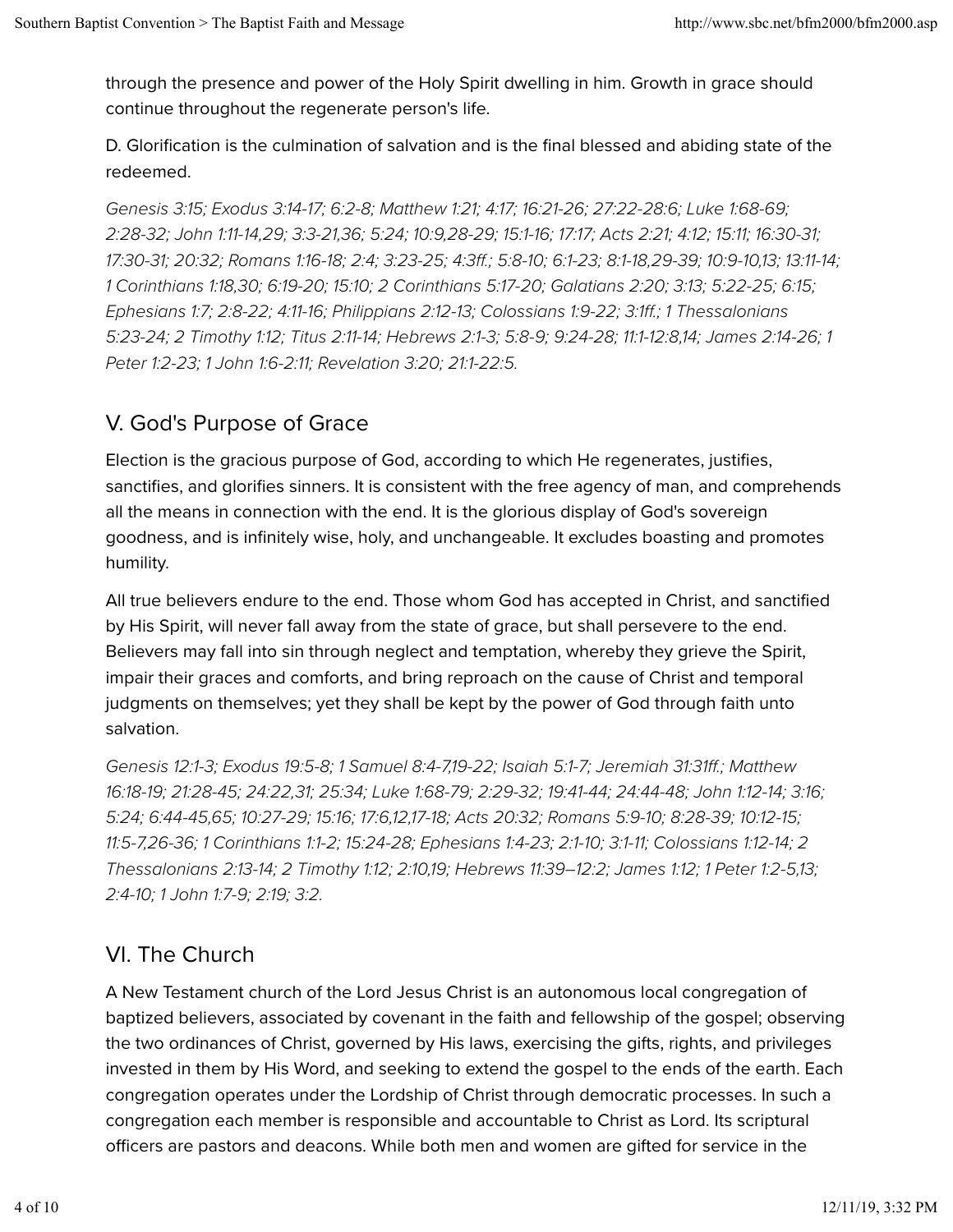church, the office of pastor is limited to men as qualified by Scripture.

The New Testament speaks also of the church as the Body of Christ which includes all of the redeemed of all the ages, believers from every tribe, and tongue, and people, and nation.

*Matthew 16:15-19; 18:15-20; Acts 2:41-42,47; 5:11-14; 6:3-6; 13:1-3; 14:23,27; 15:1-30; 16:5; 20:28; Romans 1:7; 1 Corinthians 1:2; 3:16; 5:4-5; 7:17; 9:13-14; 12; Ephesians 1:22-23; 2:19-22; 3:8-11,21; 5:22-32; Philippians 1:1; Colossians 1:18; 1 Timothy 2:9-14; 3:1-15; 4:14; Hebrews 11:39-40; 1 Peter 5:1-4; Revelation 2-3; 21:2-3.*

# VII. Baptism and the Lord's Supper

Christian baptism is the immersion of a believer in water in the name of the Father, the Son, and the Holy Spirit. It is an act of obedience symbolizing the believer's faith in a crucified, buried, and risen Saviour, the believer's death to sin, the burial of the old life, and the resurrection to walk in newness of life in Christ Jesus. It is a testimony to his faith in the final resurrection of the dead. Being a church ordinance, it is prerequisite to the privileges of church membership and to the Lord's Supper.

The Lord's Supper is a symbolic act of obedience whereby members of the church, through partaking of the bread and the fruit of the vine, memorialize the death of the Redeemer and anticipate His second coming.

*Matthew 3:13-17; 26:26-30; 28:19-20; Mark 1:9-11; 14:22-26; Luke 3:21-22; 22:19-20; John 3:23; Acts 2:41-42; 8:35-39; 16:30-33; 20:7; Romans 6:3-5; 1 Corinthians 10:16,21; 11:23-29; Colossians 2:12.*

# VIII. The Lord's Day

The first day of the week is the Lord's Day. It is a Christian institution for regular observance. It commemorates the resurrection of Christ from the dead and should include exercises of worship and spiritual devotion, both public and private. Activities on the Lord's Day should be commensurate with the Christian's conscience under the Lordship of Jesus Christ.

*Exodus 20:8-11; Matthew 12:1-12; 28:1ff.; Mark 2:27-28; 16:1-7; Luke 24:1-3,33-36; John 4:21-24; 20:1,19-28; Acts 20:7; Romans 14:5-10; I Corinthians 16:1-2; Colossians 2:16; 3:16; Revelation 1:10.*

# IX. The Kingdom

The Kingdom of God includes both His general sovereignty over the universe and His particular kingship over men who willfully acknowledge Him as King. Particularly the Kingdom is the realm of salvation into which men enter by trustful, childlike commitment to Jesus Christ. Christians ought to pray and to labor that the Kingdom may come and God's will be done on earth. The full consummation of the Kingdom awaits the return of Jesus Christ and the end of this age.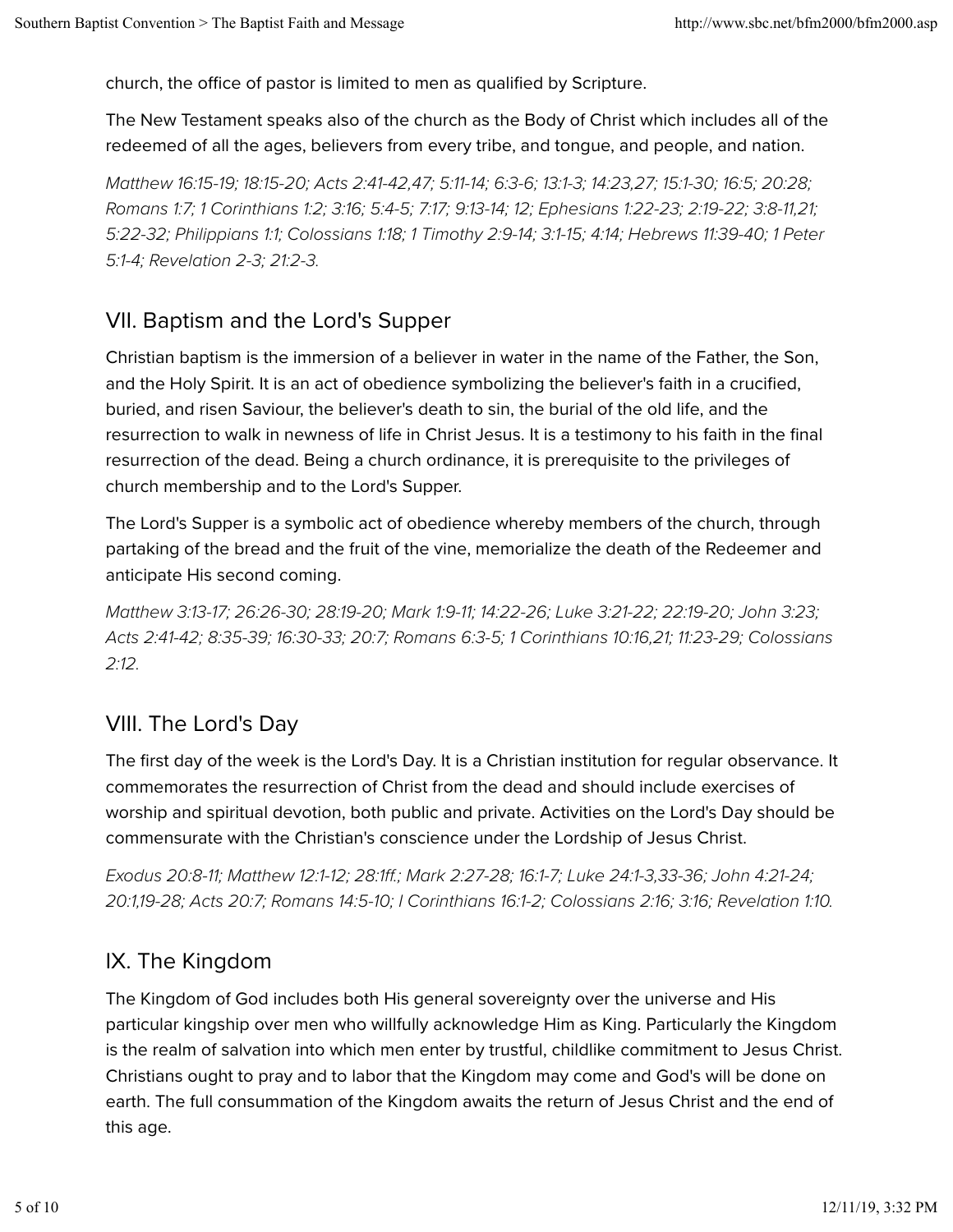*Genesis 1:1; Isaiah 9:6-7; Jeremiah 23:5-6; Matthew 3:2; 4:8-10,23; 12:25-28; 13:1-52; 25:31-46; 26:29; Mark 1:14-15; 9:1; Luke 4:43; 8:1; 9:2; 12:31-32; 17:20-21; 23:42; John 3:3; 18:36; Acts 1:6-7; 17:22-31; Romans 5:17; 8:19; 1 Corinthians 15:24-28; Colossians 1:13; Hebrews 11:10,16; 12:28; 1 Peter 2:4-10; 4:13; Revelation 1:6,9; 5:10; 11:15; 21-22.*

# X. Last Things

God, in His own time and in His own way, will bring the world to its appropriate end. According to His promise, Jesus Christ will return personally and visibly in glory to the earth; the dead will be raised; and Christ will judge all men in righteousness. The unrighteous will be consigned to Hell, the place of everlasting punishment. The righteous in their resurrected and glorified bodies will receive their reward and will dwell forever in Heaven with the Lord.

*Isaiah 2:4; 11:9; Matthew 16:27; 18:8-9; 19:28; 24:27,30,36,44; 25:31-46; 26:64; Mark 8:38; 9:43-48; Luke 12:40,48; 16:19-26; 17:22-37; 21:27-28; John 14:1-3; Acts 1:11; 17:31; Romans 14:10; 1 Corinthians 4:5; 15:24-28,35-58; 2 Corinthians 5:10; Philippians 3:20-21; Colossians 1:5; 3:4; 1 Thessalonians 4:14-18; 5:1ff.; 2 Thessalonians 1:7ff.; 2; 1 Timothy 6:14; 2 Timothy 4:1,8; Titus 2:13; Hebrews 9:27-28; James 5:8; 2 Peter 3:7ff.; 1 John 2:28; 3:2; Jude 14; Revelation 1:18; 3:11; 20:1-22:13.*

#### XI. Evangelism and Missions

It is the duty and privilege of every follower of Christ and of every church of the Lord Jesus Christ to endeavor to make disciples of all nations. The new birth of man's spirit by God's Holy Spirit means the birth of love for others. Missionary effort on the part of all rests thus upon a spiritual necessity of the regenerate life, and is expressly and repeatedly commanded in the teachings of Christ. The Lord Jesus Christ has commanded the preaching of the gospel to all nations. It is the duty of every child of God to seek constantly to win the lost to Christ by verbal witness undergirded by a Christian lifestyle, and by other methods in harmony with the gospel of Christ.

*Genesis 12:1-3; Exodus 19:5-6; Isaiah 6:1-8; Matthew 9:37-38; 10:5-15; 13:18-30, 37-43; 16:19; 22:9-10; 24:14; 28:18-20; Luke 10:1-18; 24:46-53; John 14:11-12; 15:7-8,16; 17:15; 20:21; Acts 1:8; 2; 8:26-40; 10:42-48; 13:2-3; Romans 10:13-15; Ephesians 3:1-11; 1 Thessalonians 1:8; 2 Timothy 4:5; Hebrews 2:1-3; 11:39-12:2; 1 Peter 2:4-10; Revelation 22:17.*

# XII. Education

Christianity is the faith of enlightenment and intelligence. In Jesus Christ abide all the treasures of wisdom and knowledge. All sound learning is, therefore, a part of our Christian heritage. The new birth opens all human faculties and creates a thirst for knowledge. Moreover, the cause of education in the Kingdom of Christ is co-ordinate with the causes of missions and general benevolence, and should receive along with these the liberal support of the churches. An adequate system of Christian education is necessary to a complete spiritual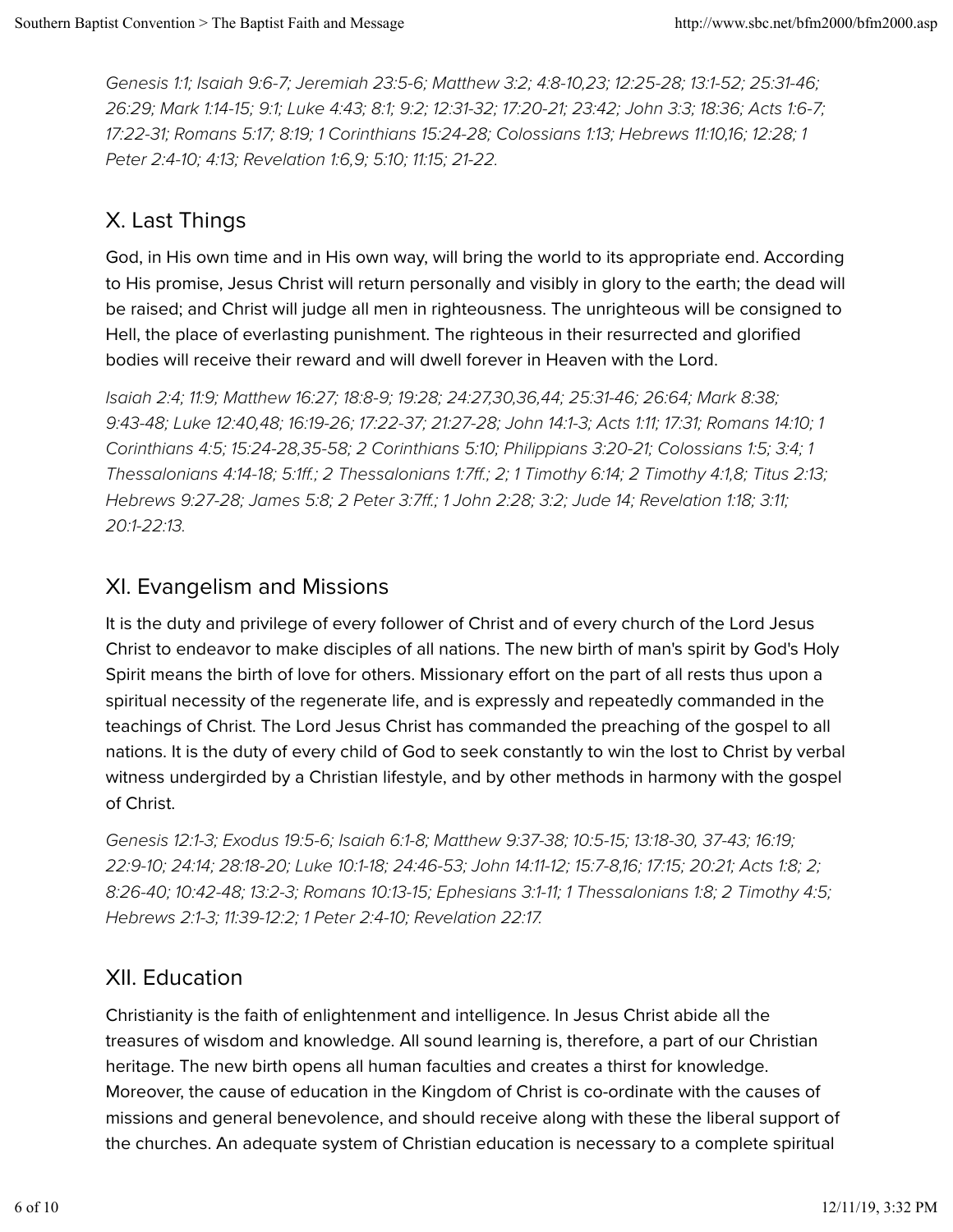program for Christ's people.

In Christian education there should be a proper balance between academic freedom and academic responsibility. Freedom in any orderly relationship of human life is always limited and never absolute. The freedom of a teacher in a Christian school, college, or seminary is limited by the pre-eminence of Jesus Christ, by the authoritative nature of the Scriptures, and by the distinct purpose for which the school exists.

*Deuteronomy 4:1,5,9,14; 6:1-10; 31:12-13; Nehemiah 8:1-8; Job 28:28; Psalms 19:7ff.; 119:11; Proverbs 3:13ff.; 4:1-10; 8:1-7,11; 15:14; Ecclesiastes 7:19; Matthew 5:2; 7:24ff.; 28:19-20; Luke 2:40; 1 Corinthians 1:18-31; Ephesians 4:11-16; Philippians 4:8; Colossians 2:3,8-9; 1 Timothy 1:3-7; 2 Timothy 2:15; 3:14-17; Hebrews 5:12-6:3; James 1:5; 3:17.*

#### XIII. Stewardship

God is the source of all blessings, temporal and spiritual; all that we have and are we owe to Him. Christians have a spiritual debtorship to the whole world, a holy trusteeship in the gospel, and a binding stewardship in their possessions. They are therefore under obligation to serve Him with their time, talents, and material possessions; and should recognize all these as entrusted to them to use for the glory of God and for helping others. According to the Scriptures, Christians should contribute of their means cheerfully, regularly, systematically, proportionately, and liberally for the advancement of the Redeemer's cause on earth.

*Genesis 14:20; Leviticus 27:30-32; Deuteronomy 8:18; Malachi 3:8-12; Matthew 6:1-4,19-21; 19:21; 23:23; 25:14-29; Luke 12:16-21,42; 16:1-13; Acts 2:44-47; 5:1-11; 17:24-25; 20:35; Romans 6:6-22; 12:1-2; 1 Corinthians 4:1-2; 6:19-20; 12; 16:1-4; 2 Corinthians 8-9; 12:15; Philippians 4:10-19; 1 Peter 1:18-19.*

#### XIV. Cooperation

Christ's people should, as occasion requires, organize such associations and conventions as may best secure cooperation for the great objects of the Kingdom of God. Such organizations have no authority over one another or over the churches. They are voluntary and advisory bodies designed to elicit, combine, and direct the energies of our people in the most effective manner. Members of New Testament churches should cooperate with one another in carrying forward the missionary, educational, and benevolent ministries for the extension of Christ's Kingdom. Christian unity in the New Testament sense is spiritual harmony and voluntary cooperation for common ends by various groups of Christ's people. Cooperation is desirable between the various Christian denominations, when the end to be attained is itself justified, and when such cooperation involves no violation of conscience or compromise of loyalty to Christ and His Word as revealed in the New Testament.

*Exodus 17:12; 18:17ff.; Judges 7:21; Ezra 1:3-4; 2:68-69; 5:14-15; Nehemiah 4; 8:1-5; Matthew 10:5-15; 20:1-16; 22:1-10; 28:19-20; Mark 2:3; Luke 10:1ff.; Acts 1:13-14; 2:1ff.; 4:31-37; 13:2-3; 15:1-35; 1 Corinthians 1:10-17; 3:5-15; 12; 2 Corinthians 8-9; Galatians 1:6-10; Ephesians 4:1-16; Philippians*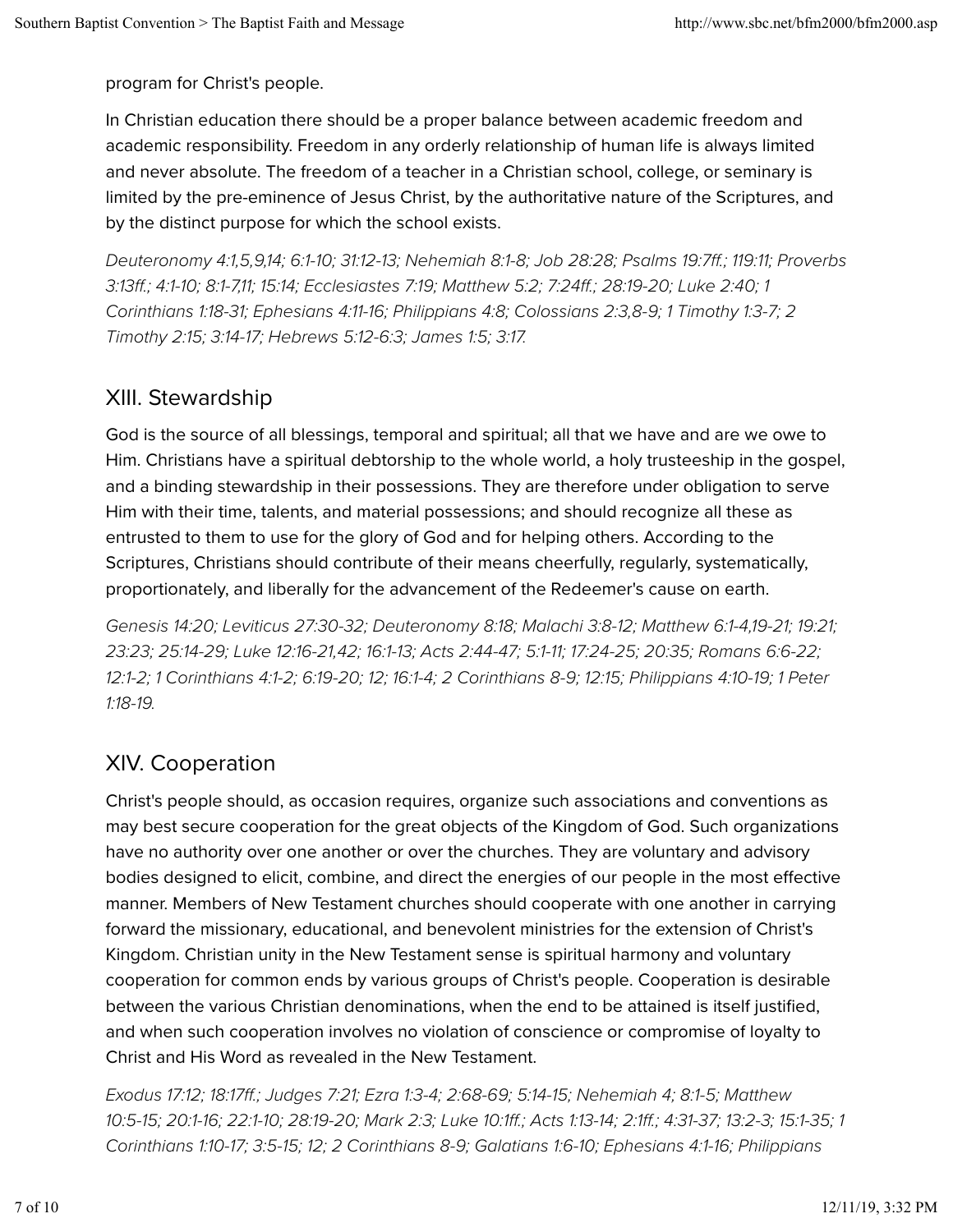*1:15-18.*

# XV. The Christian and the Social Order

All Christians are under obligation to seek to make the will of Christ supreme in our own lives and in human society. Means and methods used for the improvement of society and the establishment of righteousness among men can be truly and permanently helpful only when they are rooted in the regeneration of the individual by the saving grace of God in Jesus Christ. In the spirit of Christ, Christians should oppose racism, every form of greed, selfishness, and vice, and all forms of sexual immorality, including adultery, homosexuality, and pornography. We should work to provide for the orphaned, the needy, the abused, the aged, the helpless, and the sick. We should speak on behalf of the unborn and contend for the sanctity of all human life from conception to natural death. Every Christian should seek to bring industry, government, and society as a whole under the sway of the principles of righteousness, truth, and brotherly love. In order to promote these ends Christians should be ready to work with all men of good will in any good cause, always being careful to act in the spirit of love without compromising their loyalty to Christ and His truth.

*Exodus 20:3-17; Leviticus 6:2-5; Deuteronomy 10:12; 27:17; Psalm 101:5; Micah 6:8; Zechariah 8:16; Matthew 5:13-16,43-48; 22:36-40; 25:35; Mark 1:29-34; 2:3ff.; 10:21; Luke 4:18-21; 10:27-37; 20:25; John 15:12; 17:15; Romans 12–14; 1Corinthians 5:9-10; 6:1-7; 7:20-24; 10:23-11:1; Galatians 3:26-28; Ephesians 6:5-9; Colossians 3:12-17; 1 Thessalonians 3:12; Philemon; James 1:27; 2:8.*

#### XVI. Peace and War

It is the duty of Christians to seek peace with all men on principles of righteousness. In accordance with the spirit and teachings of Christ they should do all in their power to put an end to war.

The true remedy for the war spirit is the gospel of our Lord. The supreme need of the world is the acceptance of His teachings in all the affairs of men and nations, and the practical application of His law of love. Christian people throughout the world should pray for the reign of the Prince of Peace.

*Isaiah 2:4; Matthew 5:9,38-48; 6:33; 26:52; Luke 22:36,38; Romans 12:18-19; 13:1-7; 14:19; Hebrews 12:14; James 4:1-2.*

# XVII. Religious Liberty

God alone is Lord of the conscience, and He has left it free from the doctrines and commandments of men which are contrary to His Word or not contained in it. Church and state should be separate. The state owes to every church protection and full freedom in the pursuit of its spiritual ends. In providing for such freedom no ecclesiastical group or denomination should be favored by the state more than others. Civil government being ordained of God, it is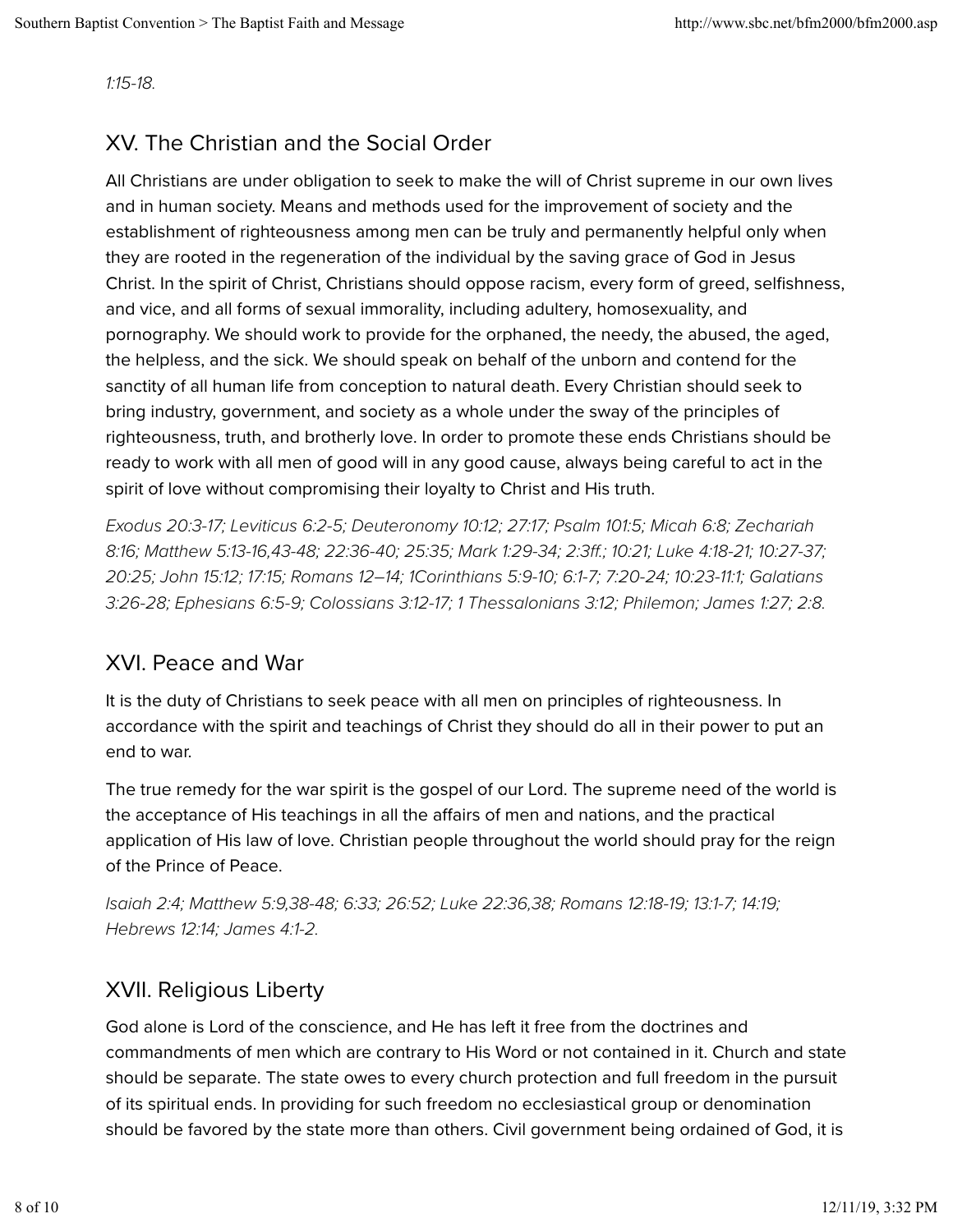the duty of Christians to render loyal obedience thereto in all things not contrary to the revealed will of God. The church should not resort to the civil power to carry on its work. The gospel of Christ contemplates spiritual means alone for the pursuit of its ends. The state has no right to impose penalties for religious opinions of any kind. The state has no right to impose taxes for the support of any form of religion. A free church in a free state is the Christian ideal, and this implies the right of free and unhindered access to God on the part of all men, and the right to form and propagate opinions in the sphere of religion without interference by the civil power.

*Genesis 1:27; 2:7; Matthew 6:6-7,24; 16:26; 22:21; John 8:36; Acts 4:19-20; Romans 6:1-2; 13:1-7; Galatians 5:1,13; Philippians 3:20; 1 Timothy 2:1-2; James 4:12; 1 Peter 2:12-17; 3:11-17; 4:12-19.*

# XVIII. The Family

God has ordained the family as the foundational institution of human society. It is composed of persons related to one another by marriage, blood, or adoption.

Marriage is the uniting of one man and one woman in covenant commitment for a lifetime. It is God's unique gift to reveal the union between Christ and His church and to provide for the man and the woman in marriage the framework for intimate companionship, the channel of sexual expression according to biblical standards, and the means for procreation of the human race.

The husband and wife are of equal worth before God, since both are created in God's image. The marriage relationship models the way God relates to His people. A husband is to love his wife as Christ loved the church. He has the God-given responsibility to provide for, to protect, and to lead his family. A wife is to submit herself graciously to the servant leadership of her husband even as the church willingly submits to the headship of Christ. She, being in the image of God as is her husband and thus equal to him, has the God-given responsibility to respect her husband and to serve as his helper in managing the household and nurturing the next generation.

Children, from the moment of conception, are a blessing and heritage from the Lord. Parents are to demonstrate to their children God's pattern for marriage. Parents are to teach their children spiritual and moral values and to lead them, through consistent lifestyle example and loving discipline, to make choices based on biblical truth. Children are to honor and obey their parents.

*Genesis 1:26-28; 2:15-25; 3:1-20; Exodus 20:12; Deuteronomy 6:4-9; Joshua 24:15; 1 Samuel 1:26-28; Psalms 51:5; 78:1-8; 127; 128; 139:13-16; Proverbs 1:8; 5:15-20; 6:20-22; 12:4; 13:24; 14:1; 17:6; 18:22; 22:6,15; 23:13-14; 24:3; 29:15,17; 31:10-31; Ecclesiastes 4:9-12; 9:9; Malachi 2:14-16; Matthew 5:31-32; 18:2-5; 19:3-9; Mark 10:6-12; Romans 1:18-32; 1 Corinthians 7:1-16; Ephesians 5:21-33; 6:1-4; Colossians 3:18-21; 1 Timothy 5:8,14; 2 Timothy 1:3-5; Titus 2:3-5; Hebrews 13:4; 1 Peter 3:1-7.*